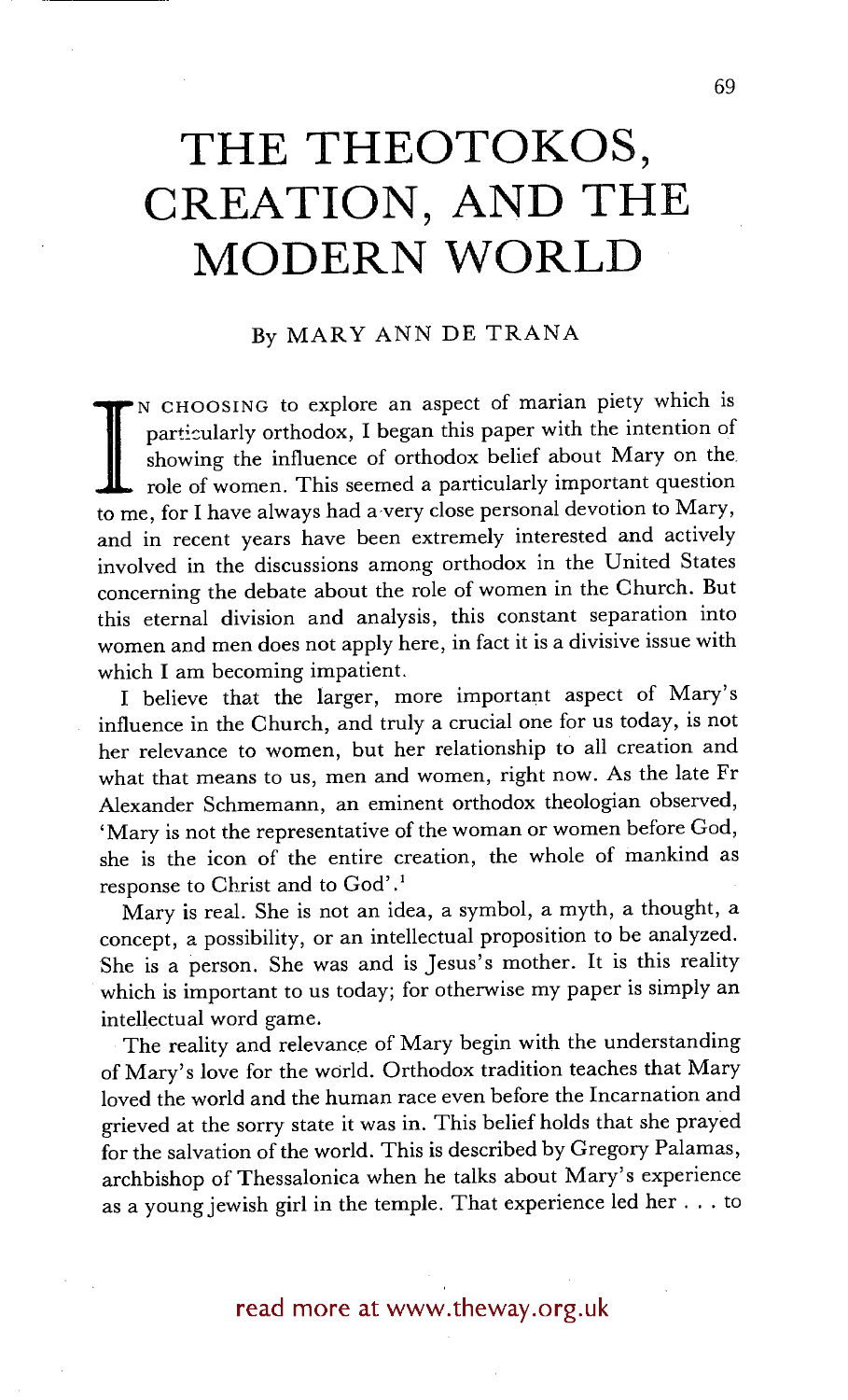learn the nature of the sin of Adam, and to realize that 'no one could stop the murderous rush which was bearing away the human race'. And when the angel appeared to her to announce that she was to be the mother of God, she spoke to him of her faith in the coming of the Spirit 'to further purify her nature, and give her the strength to receive the child of salvation'.<sup>2</sup>

Just as Mary is real, so too her love for our world is real, and it is natural and real<sup>3</sup> to wonder how this applies to us today.

There are two significant themes which recur in orthodox thought about Mary. The first is her role in the Incarnation effecting a reunion of Creator and creation, which had been severed by the Fall. The second theme is her Dormition or Assumption, in which, with Christ, she is a revealer of the 'last things', a preview of our own resurrection. These two statements about Mary dramatically oppose two of the enormous crises of the modern world  $-$  the first is the fragmentation of life and the second is the misunderstanding or ignorance of why we are in this world.

It is through these two themes and two crises that I will explore the relevance of Mary to the modern world. I believe that a proper understanding of Mary and her relation to God can provide us with insight into these troubling questions. It is her life which presents us with the authentic vision of God and his relationship to us and the rest of creation. Mary, in accepting to be the bearer of God the Word from the Father by the power of the Holy Spirit, reunites the human race with God, restores us and all of creation to our original relationship with God. She also provides the eschatological dimension to human life, for her Dormition or Assumption and Christ's Resurrection combine to provide a preview of our own final bodily resurrection. However, before this understanding of Mary can be applied to the modern world, I would like to concentrate on the two problems of the modern world, the fragmentation of life and the misunderstanding of the purpose of life. Then I will show specific elements of orthodox belief about Mary which are relevant to these modern problems.

The first and certainly the most disturbing aspect of this fragmentation to all of us here is the separation of the churches. But there is also the estrangement of nations, of rich and poor, of aged and young, of women and men. There is that all-pervasive secularism which separates the religious part of our life from the everyday 'real' life, when in fact, the 'real' life *is* the religious part. Related to this is the division of life into material and spiritual. The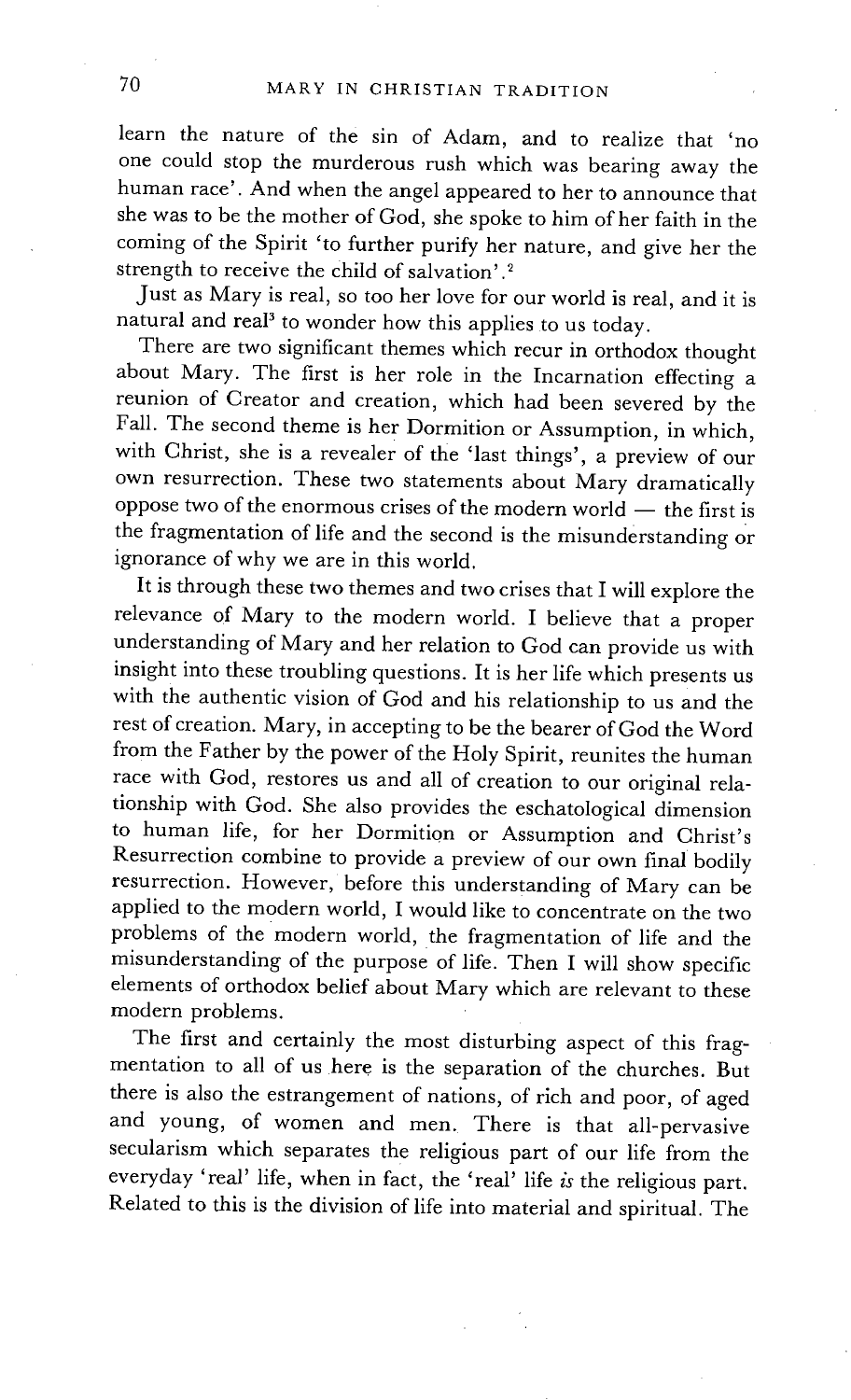inclination of the twentieth-century mind is to disbelieve anything which cannot be quantified or scientifically demonstrated. This is due partly because it truly *is* technology which runs our day-to-day world, but also because the thrust of much of today's education is geared towards skills which help the graduate to earn a living rather than to understand life or be a better, fuller person. This is natural; economics dictates many things and this is one. However, this decline of the liberal arts-trained mind has resulted in an abysmal ignorance on the part of the population in general about its own cultural heritage which, for the most part, has been shaped by Christianity.

Fragmentation is the modern evil which we all must endure, a fragmentation which removes the poor, sick and old from our midst and places them where we must make appointments to see them. It places a strain on relationships of all kinds. We are all extremely busy, and in a way, tortured by the noise, the fast pace and the broken relationships which modern life imposes upon us. It has damaged our relationship with God, and as a result all of our relationships are out of kilter.

There is a pervasive belief today, in the United States at least, which implies that serious intellectual growth, particularly for a woman, is not compatible with growth in a family. This has had a deleterious effect on families and there is no doubt that the epidemic of broken families in our society is one of the most serious contemporary problems. There is another even more dangerous value that we are not truly worthwhile and respectable members of society unless we have well-titled, high-paying jobs. This has always been a burden for men, but many women are now also measured by this rule since in the United States they compose at least half of the labour force. I think we are obsessed by structures and titles: we often judge people by what they do, not by what they are. How often, when we meet someone, do we miss her name, but we do hear that she is a doctor or a lawyer, or that her husband is, or that her daughter goes to Oxford. She may be a perfect cad, or even a wonderful person, but we do not know because we do not care for the person but for the external form.

These opinions are particularly evident to me because although I read books and write articles and even give papers when people ask me to, I consider my primary responsibility, and I would go as far as to call it my 'job', the care and nurturing of my husband and three sons. This is not a valued job any more, in fact, the home is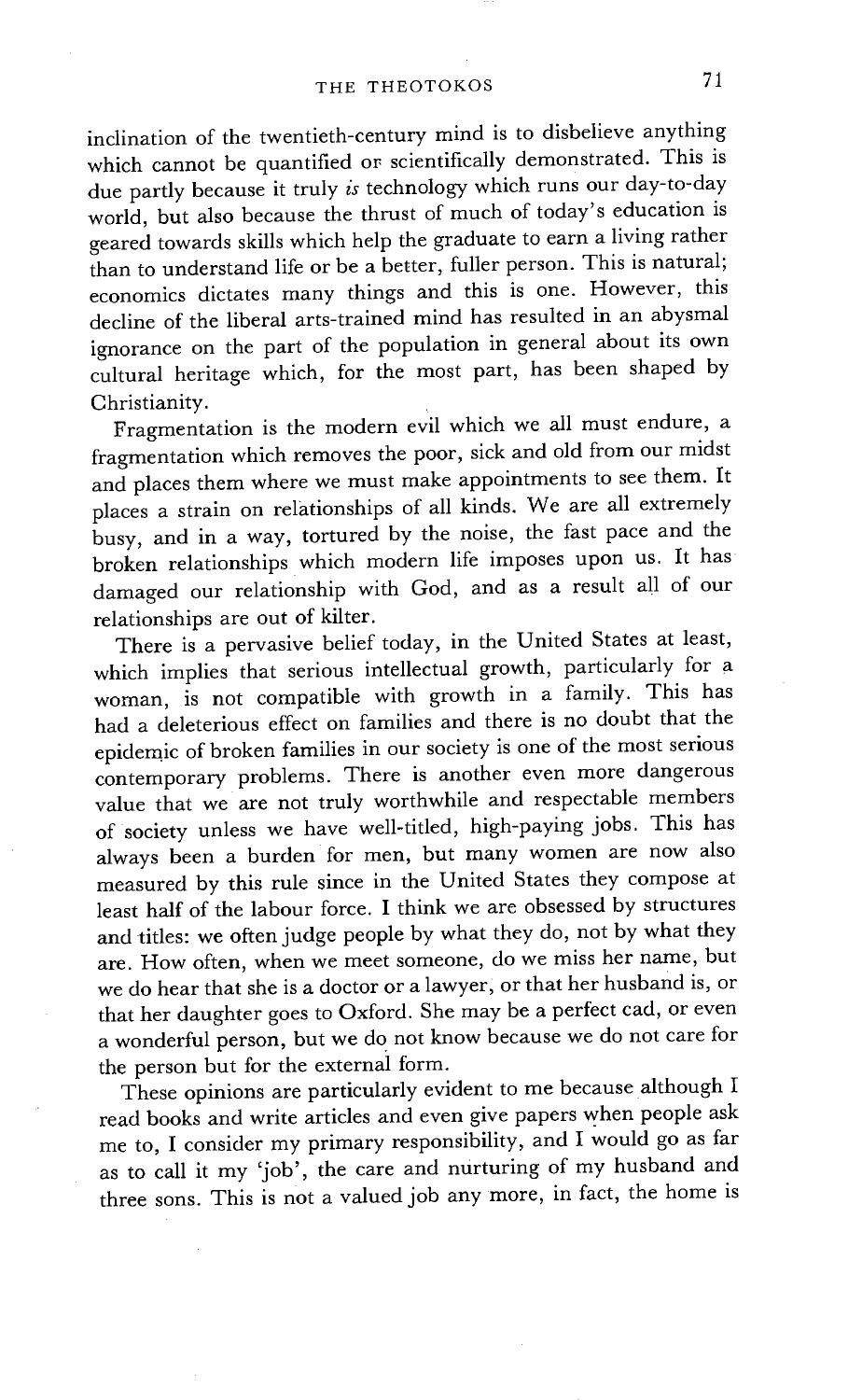considered to be a boring, empty place, not worthy of someone who is clever enough to do anything else.

Closely related to fragmentation, which we have just discussed, and probably both the result and the cause of it, is the second crisis, complete lack of understanding of why we are in this world. Modern life is too complex, too fast, too demanding to be easily understood. Instead of being left with more time to pursue the really important questions, such as, 'How can I serve God?' or 'What does God want me to do with my life?' or 'What is the purpose of life?' We have forgotten those questions and simply run from one thing to another.

We live in extremely confusing times with instant news coverage, thousands of books to read, too much undirected leisure time. It is as if contemporary men and women have been tricked by the modern world. Having been freed from the tyranny of the sweat shops and farm work of the nineteenth century, we are captured by the more tiring and less satisfying tyranny of the twentieth century of going places, of car pools, running to meetings, concerts, movies. I have a friend who is put into a frenzy every summer by getting her two teenage boys to all of their activities. They must change clothes in the car as they leave swimming practice and drive to tennis lessons. Then they must eat in the car on the way to baseball practice.

How many families have to fight for a single night at home together and how many families have abandoned even that? How many families never talk to each other because it is easier to leave the television on? There is an incredible lack of common sense, particularly among highly educated intellectuals. The modern man and woman are so enlightened and so liberated, so open-minded, as to believe nothing. It is good to have an open mind, but as jeff McNeUy, a nationally syndicated cartoonist in the United States says, 'Keep an open mind, but not so open that your brains fall out'.

Do we not all spend a lot of time wishing we were someone else or somewhere else? Whether it is to be the Mother of God, a doctor, a clerk in a store, a priest or teacher, a good husband or wife, father or mother, if we really believe that God is in charge of our lives, then we will have the humility to accept, as Mary did, whatever life brings us, whether it is fame or obscurity, fortune or modest means. It is the wonderful ability to 'let go' of our lives to say, as Mary did, 'Be it unto me according to thy word' (Lk 1,38).

As book review editor for *The Orthodox Church* newspaper, I sometimes receive as many as a dozen books in the mail each week. It is overwhelming. How can we keep up, be informed; keep abreast of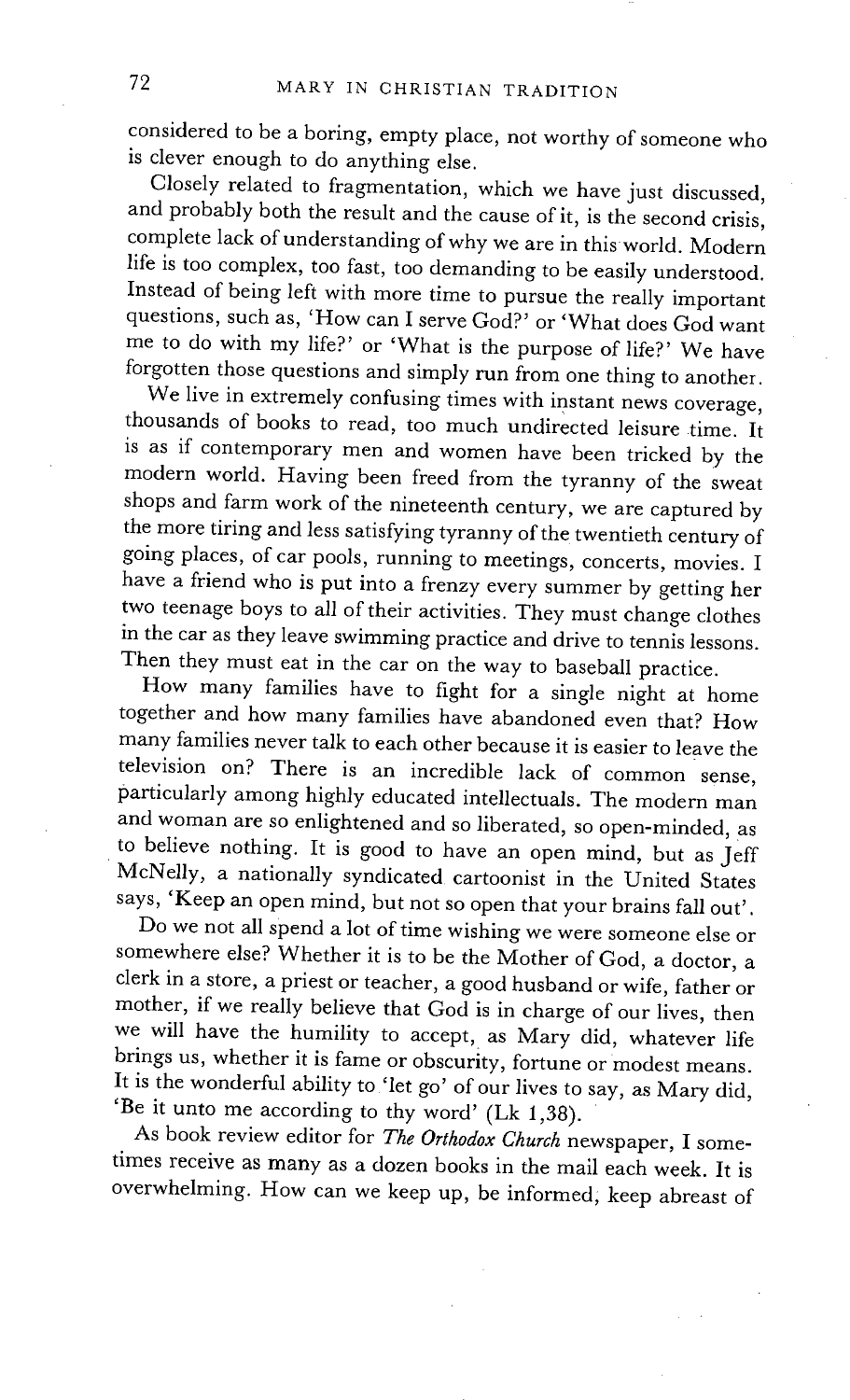the changes in our profession, understand world events? It's crazy. That is just it, it *is* crazy if we have forgotten why we are in this world and what we are supposed to be working for. This has been well stated by an orthodox priest in the Soviet Union, Fr Dmitrii Dudko, in response to a question about the Incarnation:

Eternity exists, the Kingdom of Heaven exists. The atheists smirk at these words. 'Oh well, eternity and the Kingdom of Heaven  $$ these are abstract concepts', they say, 'but in fact people want to live today, in the *real* day'. But eternity and the Kingdom of Heaven aren't just abstract concepts. They're reality and they exist, whereas if we consider it seriously 'today' is an abstract concept. It's water flowing through our fingers, a shadow which appears for a moment and then vanishes. 4.

Fr Dudko's statement sums up the answer to the dilemma of that  $second crisis - a misunderstanding of why we are in this world.$ 

We have looked at the two crises of modern life  $-$  the fragmentation and the misunderstanding or ignorance of why we are in this world. For a moment, before I discuss the two themes in orthodox thought which counter them, it is important to be aware of the place which Mary has in the consciousness of an orthodox believer. She is everywhere. In the services she is mentioned over and over again. In fact, she is mentioned more than a dozen times in every divine liturgy. At matins, vespers and compline, the week-day services of the Church, there are specific hymns about her which change with the day or with the liturgical season. There are four major feasts of the *Theotokos,* rich in hymnography praising her and contemplating her. Some of the hymns are poetical meditations on Mary and some actually carry dogmatic teaching about her in the living tradition of the Orthodox Church. These are called 'dogmatikons'. It is important to be aware of this distinction.

Mary is present visually in icons which fill the churches and homes of orthodox faithful. It is true to say that Mary is always present in orthodox worship, piety, and prayer. She permeates the entire life of the Church. In the words of Fr Alexander Schmemann, 'The veneration of Mary is a dimension of dogma as well as piety, of christology as well as ecclesiology'. 5

Yet it is also true to say that she is taken for granted. By that I mean, she is celebrated, loved, honoured, revered, but not analyzed. In fact, there really is no specific orthodox mariology, if the word mariology means a separate set of intellectual questions concerning Jesus's mother. 6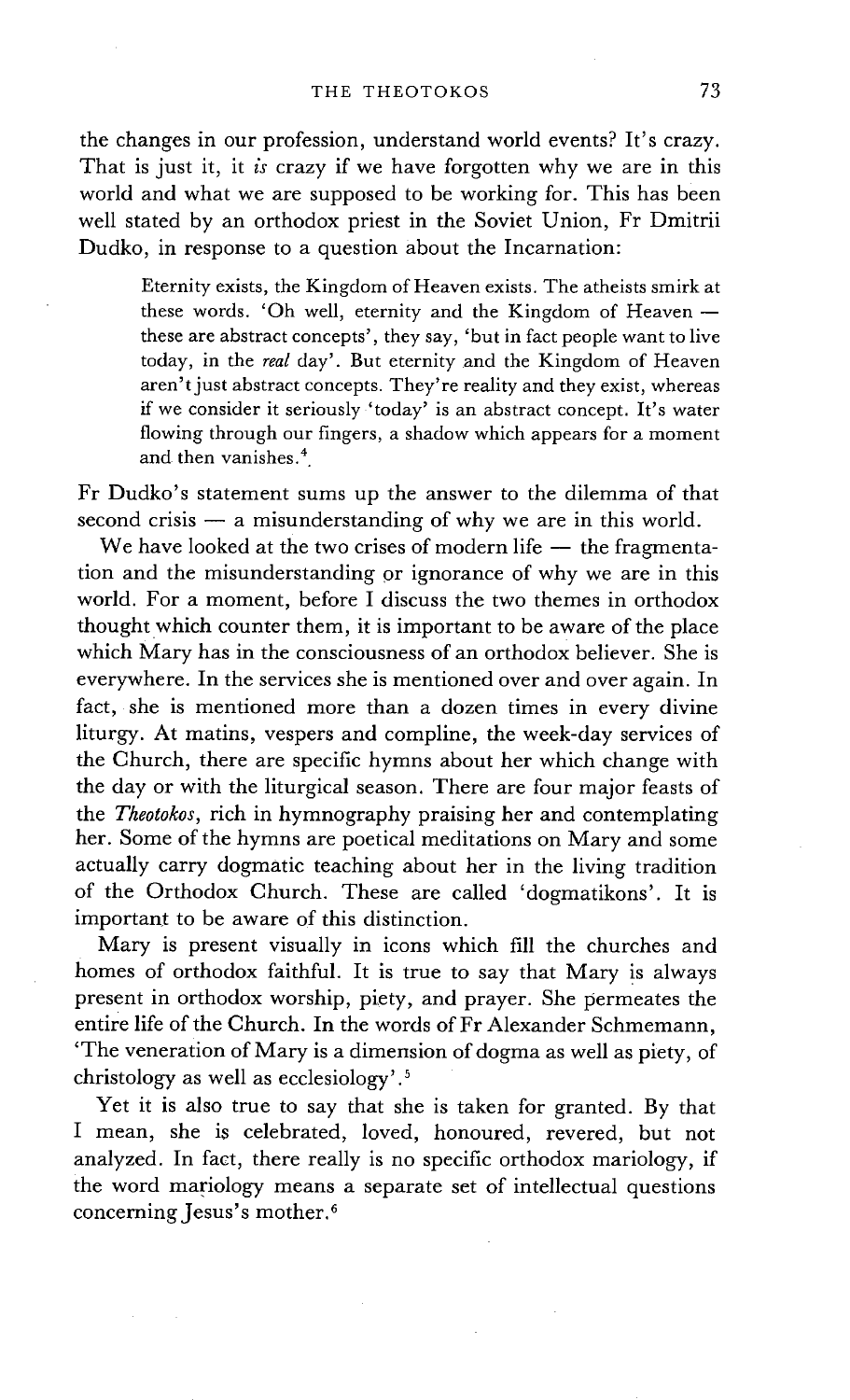It is only in recent years, in response to meetings such as this, that orthodox theologians have begun to write specifically about Mary. These articles are few and they are very unlike the systematic studies on Mary which have abounded in catholic and some protestant journals.

Mary is not part of the preaching of the Orthodox Church, but of its inner life. Once you accept Christ, then you enter into that personification of all that is good and human in christian life, which is Mary. She is frequently referred to as the supreme example, not the supreme exception, of human life. She is the expression of all of us.

The only doctrinal statement accepted by the Orthodox Church about Mary was that made at Ephesus in 431 at the Third Ecumenical Council. As you know, it concerned the term *Theoiokos.*  That statement, in fact, is a christological statement, for its purpose was to counter the nestorian teaching which separated the person of Christ into human and divine, maintaining that Mary was the mother only of the human part of Christ. The Council's basis for this judgement against the nestorian teaching actually was biblical:

> They pointed out that such a teaching was in contradiction to the words of the Archangel Gabriel at the Annunciation: 'thou shalt... bring forth a Son, and shalt call his name Jesus. He shall be called the *Son of the Highest...* that holy thing which shall be born of thee shall be called the Son of God'  $(Lk\ 1,31-32).$ <sup>7</sup>

At this point, I would like to say a word about orthodox use of the term *Theotokos.* I believe it is important for the Orthodox to be aware of the shocking effect which it sometimes has upon other Christians who no longer use it, particularly when it is translated as 'Mother of God'. It might seem to imply the introduction of a sort of parallel deity, or that exaggerated honour is given to Mary, a human, which should be reserved for God, or that it is not biblical. But such is not the case:

In reality, an expression which means exactly the same thing as 'Mother of God' is to be found in the New Testament. St Luke, after recording the story of the Annunciation tells us that Mary went to see her cousin Elizabeth, who was in the sixth month of her pregnancy. When Mary greeted her, the babe leaped in her womb for joy, and Elizabeth was filled with the Holy Spirit. This inspiration of the Holy Spirit enabled her to say: 'Blessed are you among women, and blessed is the fruit of thy womb. And whence is this to me, that *the Mother of my Lord* should come to me?' (Lk 6,36-43). Who was Elizabeth's Lord but God himself?. Mary had only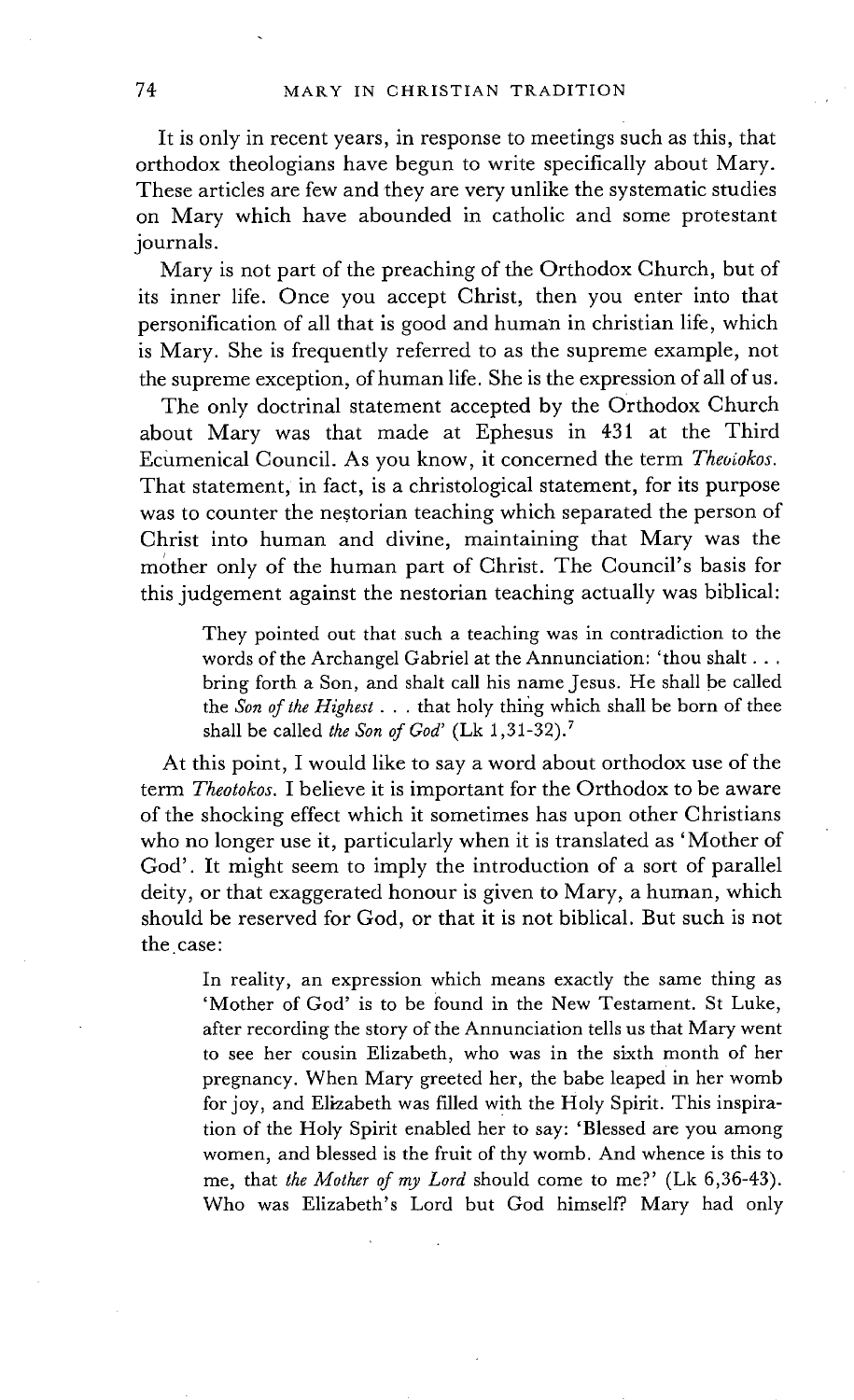conceived the infant Jesus, and Elizabeth, because of the Holy Spirit's coming to her, was able to identify the child that would be born of her cousin with the Lord. 8

By the same token, it is important for other Christians to realize what the term *Theotokos* did mean for the early Church, and what it continues to mean for the Orthodox today. The name *Theolokos,*  more precisely translated as 'God-bearer', is a description of Mary's relationship to God. In fact, the greatest human being created by God, a woman, is honoured not for herself, but for her service, her relationship to God.

Now it is necessary to take a selective look at some of the services and icons to show how the Orthodox Church expresses its belief about the *Theotokos.* The two themes of reunion are stated in the hymns of Christmas and Holy Week. It is in this hymnography, always present in every orthodox service, that the events of the particular feast are commemorated and depicted. The hymns have been written throughout the history of the early church by theologians such as John of Damascus, John Chrysostom, Basil the Great, and Andrew of Crete. They differ greatly in content, depending upon the particular feast commemorated, and its aspects of christian salvation, but they share a common approach to the events they contemplate. That common approach encompasses the two themes mentioned above, the reunion of the heavenly and the earthly, and the reality of life beyond the grave.

The second theme in which Mary with Christ is the first to participate in that final glorification is present in the Holy Week service, the lamentation of the Mother of God. This is celebrated immediately following Vespers on Holy Friday and specifically concentrates on Mary's suffering as she followed Jesus through his suffering and death. The hymns of this particularly moving service leave no doubt about the depth of Mary's sorrow, but they also carry a foretaste of the joy of the resurrection, Christ's, Mary's, and our own.

The other element which makes a visual statement of those same beliefs expressed in hymns is icons. A very important dimension of mariology is to be found in iconography. There are literally dozens of different icons of Mary depicting events of her life with Christ. In iconography she is rarely shown alone, but is almost always shown holding Christ in her arms.

Mary's place on the icon screen in every orthodox church points to her role in reuniting heaven and earth. On the iconostasis, or screen which supports the icons, there is always an icon of Christ the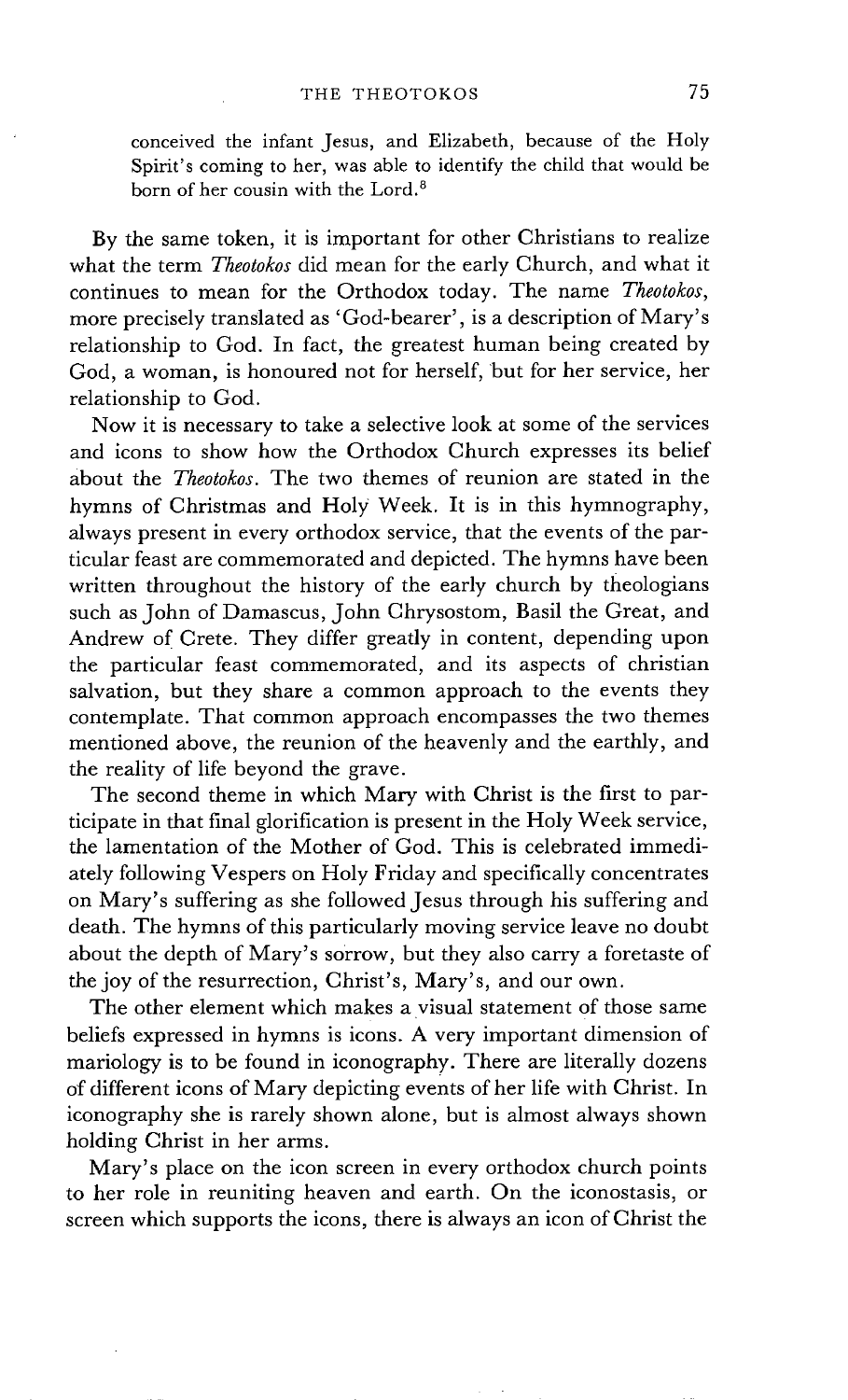Saviour to the right of the altar and, to the left, an icon of the Mother and Christ child, actually an icon of the Incarnation:

Although, on the one hand, it is a screen dividing the divine world from the human world, the iconostasis at the same time unites the two worlds into one whole in an image which reflects a state of the universe where all separation is overcome, where there is achieved a reconciliation between God and the creature, and within the creature itself.<sup>9</sup>

The Christmas icon, called the Nativity of Christ, has Mary as its central figure. She is surrounded by representatives of the whole world, the angels, the heavens, the wise men, shepherds, the earth. She is the central figure of the icon which, in its details, attests to the basic dogma of the christian faith, the Incarnation of God in the person of Jesus Christ, who was both God and man. It also shows us the effect of this event on the natural life of the world. 'Through the Incarnation of God, the whole of creation acquires a new meaning, lying in the final purpose of its being - ultimate transfiguration. So all creation takes part in the event'. 1°

Having considered selected liturgical references to Mary, the marian hymns and the icons, what do they say about the *Theotokos?*  What is the effect of what they say on the orthodox Christian who hears the references to Christ and his Mother in every service, hears her mentioned in the scriptures, sees icons of her and Christ at church and at home?

If I had to choose one word to convey the impression, it would be joy, great joy, overwhelming joy, that Mary, in her *fiat,* made possible the Incarnation of the Son of God through her special relationship with the Holy Spirit.<sup>11</sup> Why joy? This question returns us to those two themes mentioned in the beginning  $-$  the reunion of creation with the Creator, and the last things. $^{12}$ 

Both of these realities imply the acquisition of the Holy Spirit, a sharing of God's goodness and glory, the perfection of which was somehow destroyed in the fall. This concept in orthodox theology is called "deification', and means inner glory and purity of soul, but also a transfigured and glorified body. This deification is what we all seek to obtain by living according to God's will.<sup>13</sup>

It has been written about by many of the Church fathers, but was most simply stated by St Ireneus and then St Athanasius, who said, 'God has become man in order that man might become God'. A close examination of this apparently simple statement reveals a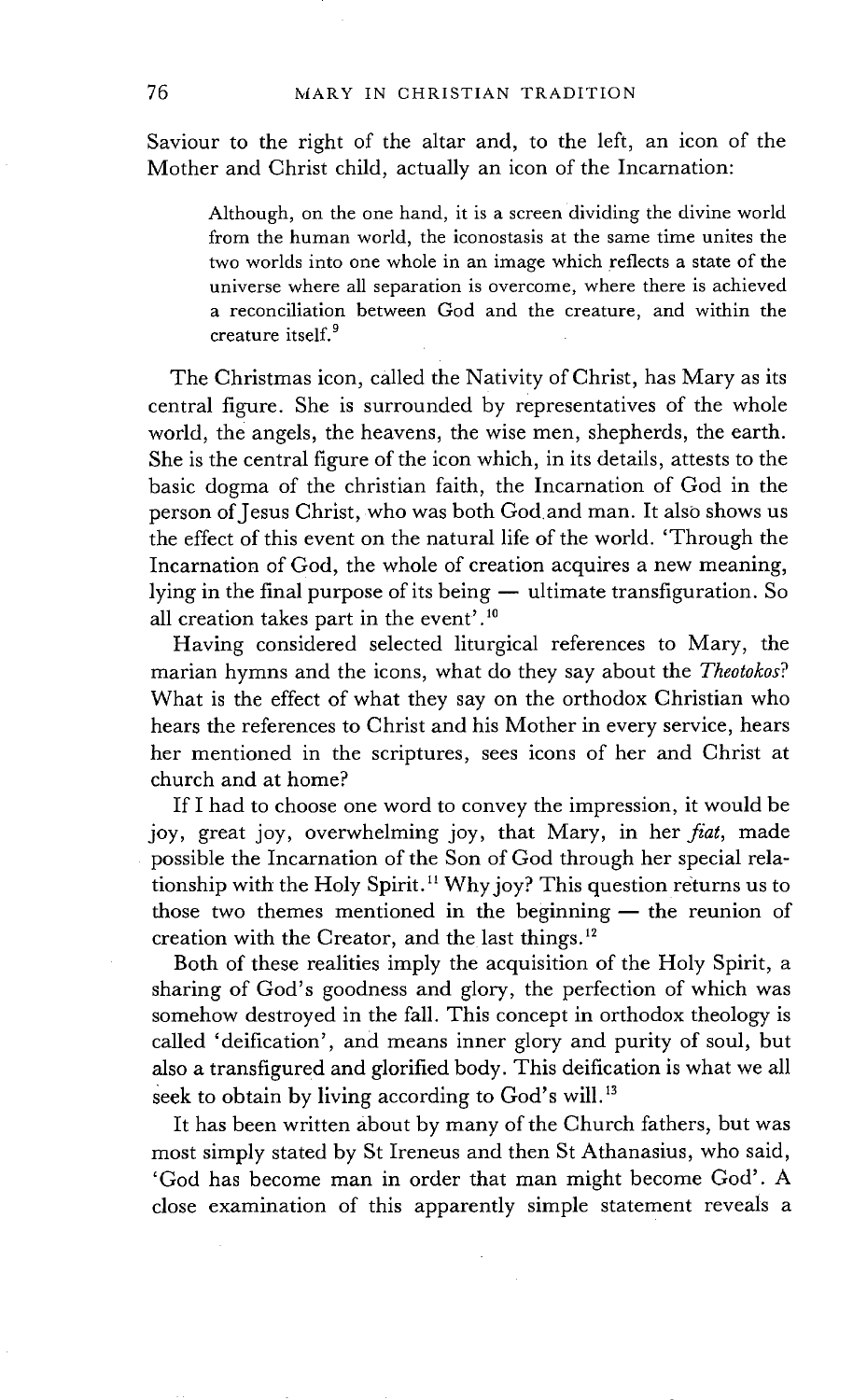dramatic relationship between the Incarnation and the Holy Spirit, and as a result, between the *Theotokos* and the Holy Spirit.<sup>14</sup>

This relationship was personified in the life of St Seraphim of Sarov, who lived in Russia in the eighteenth century. He lived a life of great simplicity and asceticism. His peaceful existence and harmony with nature and wild animals are reminiscent of St Francis of Assisi. St Seraphim had a great devotion to Mary, and received many visions of her. His personal piety and holiness, his mystical experiences of the uncreated light of God, and his closeness to Mary are bound up in this single quotation of his advice to those in his spiritual care: 'The true end [of life] is the acquisition of the Holy Spirit'.<sup>15</sup> This is really merely another way of saying 'God has become man in order that man might become God'.

It is this union with God and with one another, made possible by the Incarnation, that we must seek all during our lives. It is this union, called deification, which overcomes the fragmentation we experience in our lives and gives us an understanding of why we are in the world. It reunites us with the Creator and gives us a taste of the last things. It is also this deification which gives an eschatological dimension to this world,<sup>16</sup> and in fact, puts all of the crazy things we have to do everyday into perspective, for it links us with the end of time.

The link between the deification and the last things is exemplified by the orthodox belief about the Dormition of Mary:

The Orthodox Church does not 'explain' what happened when Mary died. It simply states that her death signifies the 'morning of a mysterious day', that Mary, in virtue of her total love for God and surrender to him, of her absolute obedience and humility, is the beginning of that common resurrection which Christ announced to the world.<sup>17</sup>

It is Mary, filled with the Holy Spirit, who fills the Church with the joy of existence. Since Mary consented to be the Mother of God, we as humans can also rejoice with her joy in our humanity, for God thought enough of it to take it upon himself. In Mary, the deification which we all seek, that purity and inner glory of soul, was fully realized.

We believe, according to scripture, that in the final resurrection, we will be redeemed and deified, both body and soul, that our bodies as well as our souls, will arise, transfigured and glorified.

By God's special decree she has passed beyond death and judgment and lives already in the age to come, thus constituting (with her